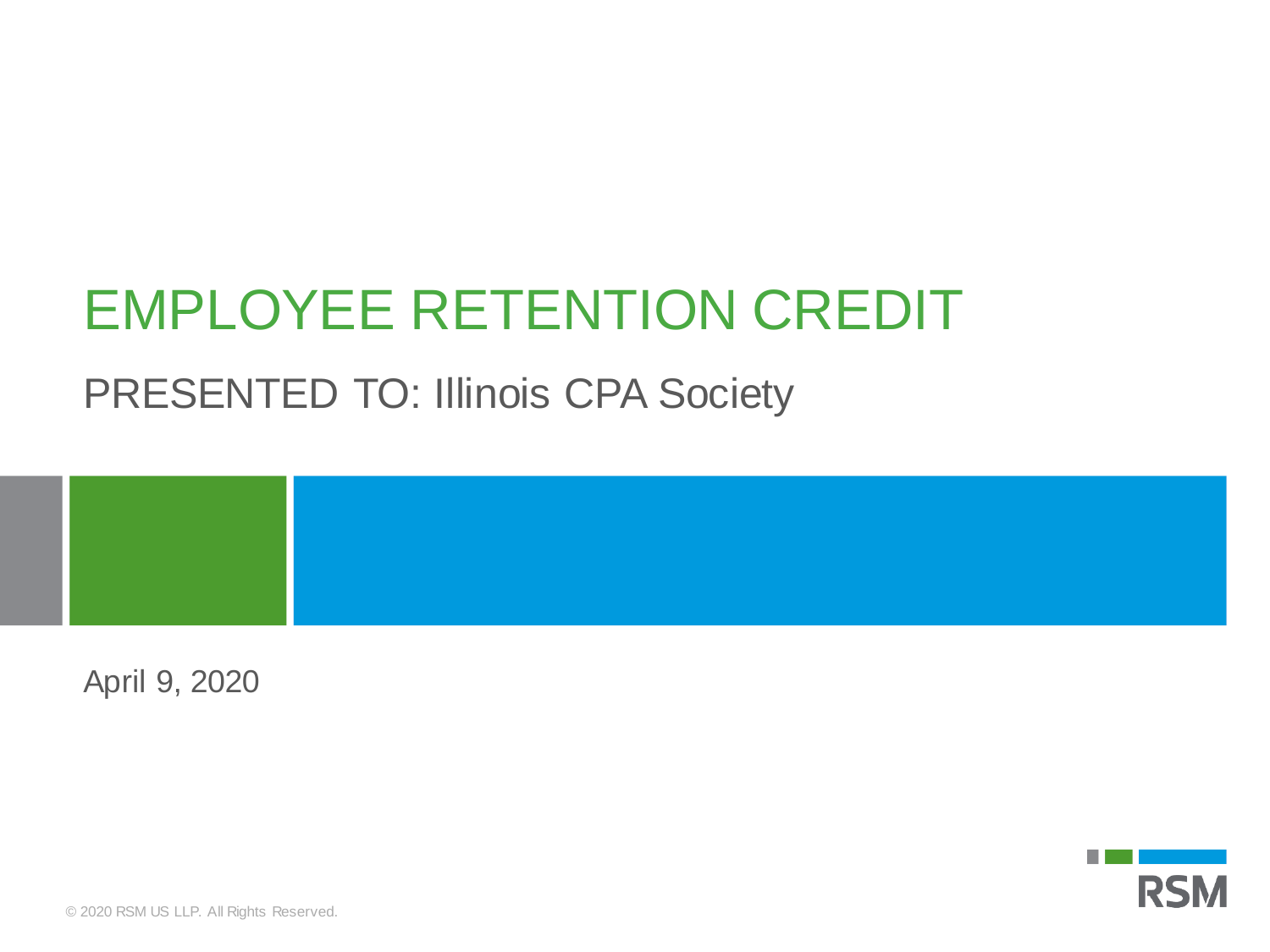### Agenda

- Policy and Legislation
	- − Families First Act
	- − CARES Act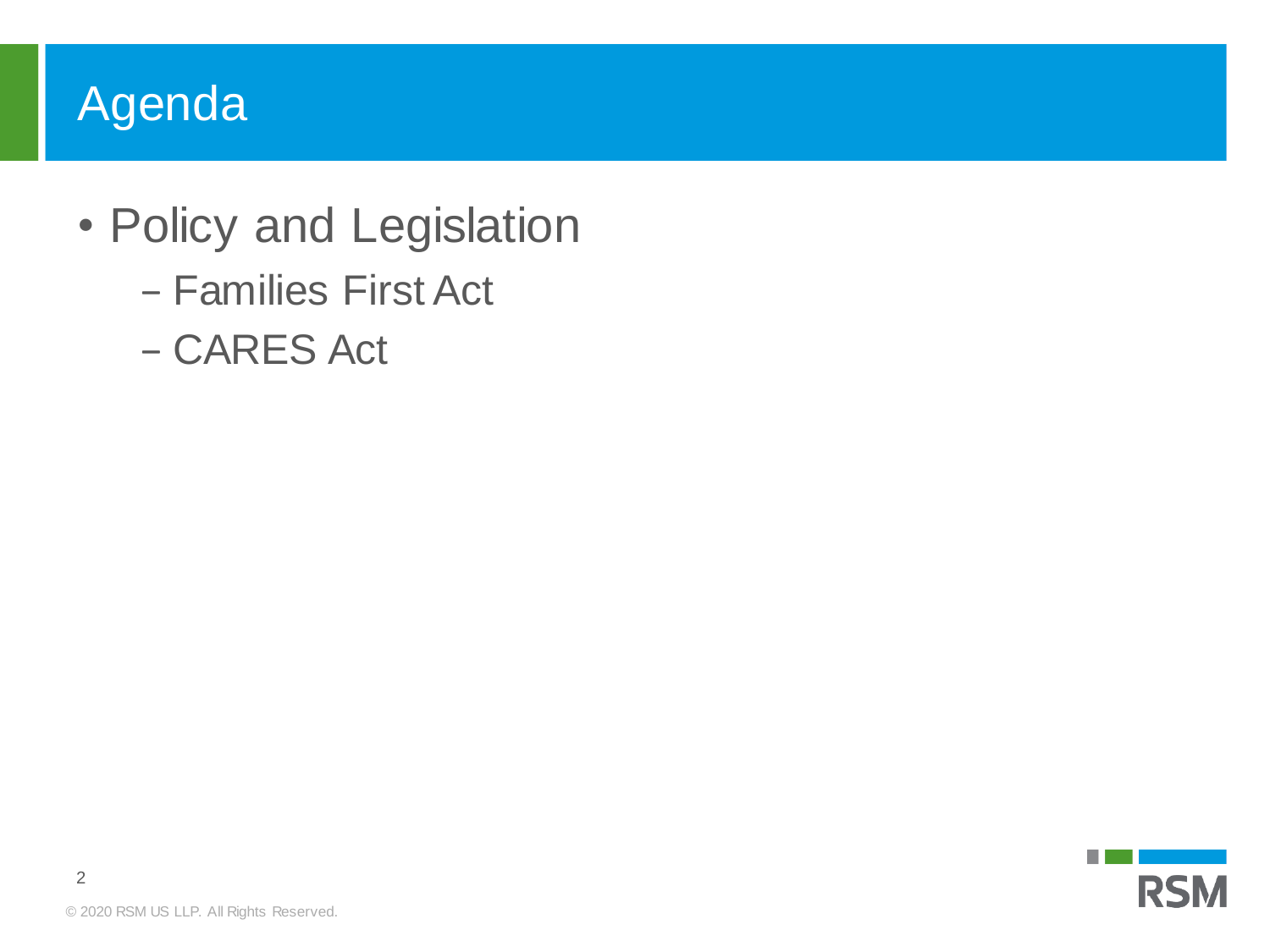#### Legislative and regulatory response to COVID-19

- Families First Coronavirus Response Act and Family Medical Leave Act
- Coronavirus Aid, Relief, and Economic Security (CARES) Act
- Making credits available
- Tax regulations: enabling cash flows with tax payments (extensions, estimates and filings)

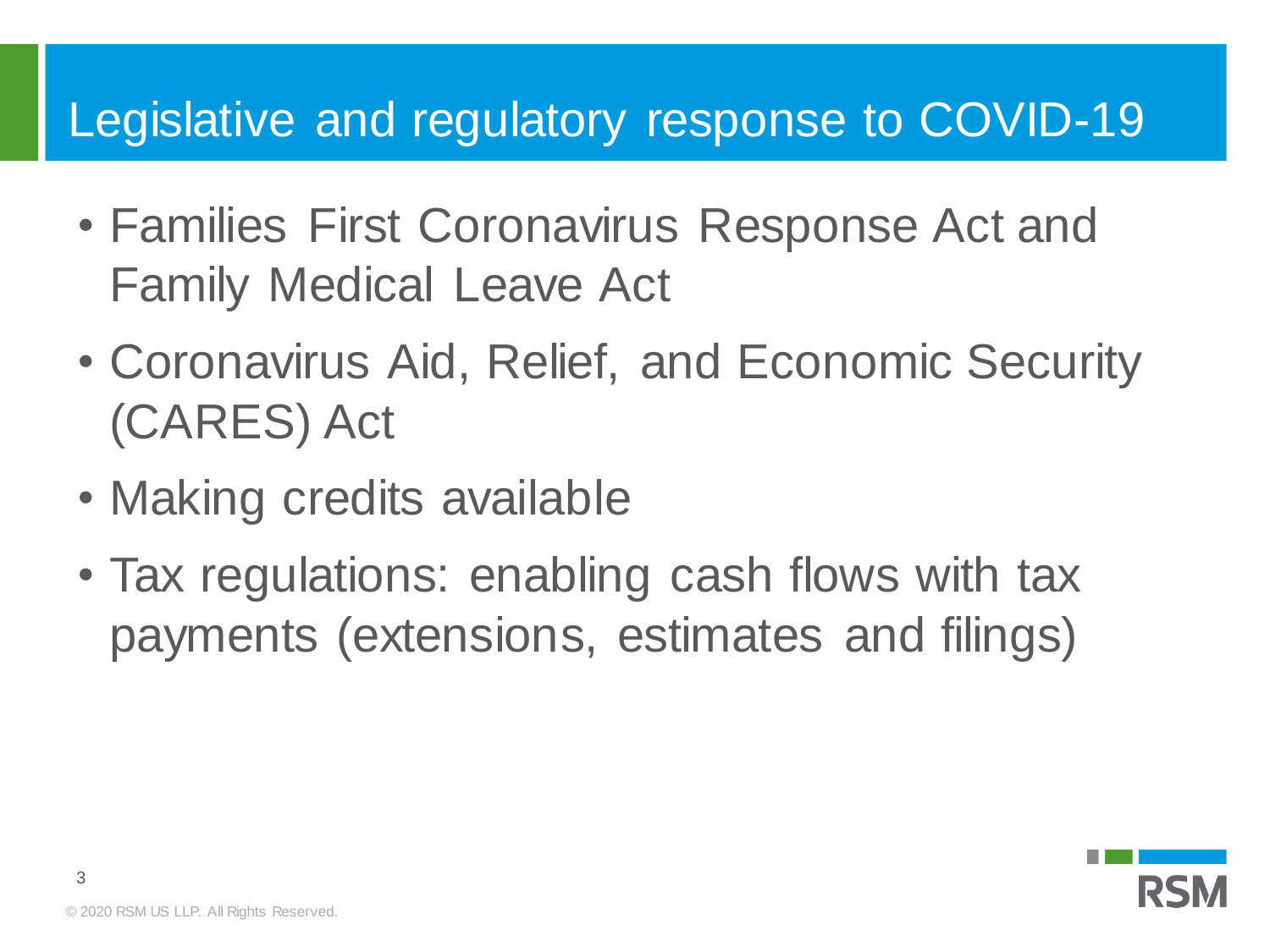## Families First Coronavirus Response Act

- Effective April 2, 2020
- Applies to businesses with 50 to 500 employees.
	- − Employees includes part-time and full-time employees.
	- − The definition of employer for FMLA is at [29 CFR §](https://www.law.cornell.edu/cfr/text/29/825.104) 825.104.
	- − Under those rules, the legal entity that employs the employee is the employer under FMLA. This is true even when one corporation has an ownership interest in another corporation, unless
		- The corporation is one of two or more businesses that exercise some control over the work or working conditions of the employee (the joint employer test), or
		- It is an integrated employer, in which case the employees of all entities making up the integrated employer count in determining employer coverage and employee eligibility. In making a determination of whether or not separate entities are an integrated employer, you do not consider any single criterion, but rather you need to review the entire relationship in its totality. Factors considered in determining whether two or more entities are an integrated employer include:
			- − Common management;
			- − Interrelation between operations;
			- − Centralized control of labor relations; and
			- − The degree of common ownership and or financial control.
- U.S. Department of Labor
	- − [Resources](https://www.dol.gov/agencies/whd/pandemic)
	- − Fact Sheet of [Employee Rights](https://www.dol.gov/sites/dolgov/files/WHD/Pandemic/FFCRA-Employee_Paid_Leave_Rights.pdf) and [Employer Requirements](https://www.dol.gov/sites/dolgov/files/WHD/Pandemic/FFCRA-Employee_Paid_Leave_Requirements.pdf)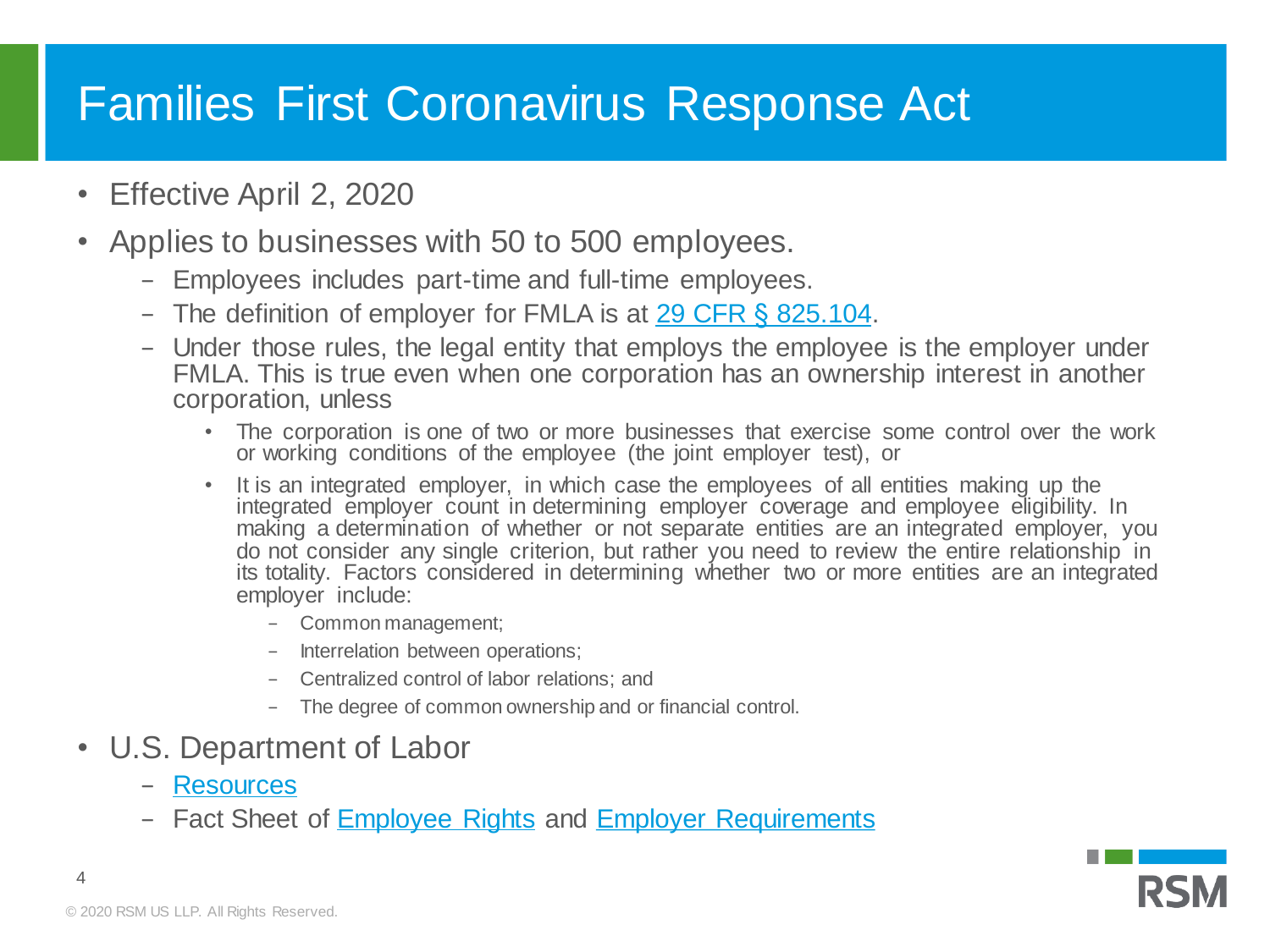## FFCRA – Where to go and common questions?

- 66 FAQs
- https://www.irs.gov/newsroom/covid-19-related[tax-credits-for-required-paid-leave-provided-by](https://www.irs.gov/newsroom/covid-19-related-tax-credits-for-required-paid-leave-provided-by-small-and-midsize-businesses-faqs)small-and-midsize-businessesfaqs#how\_to\_claim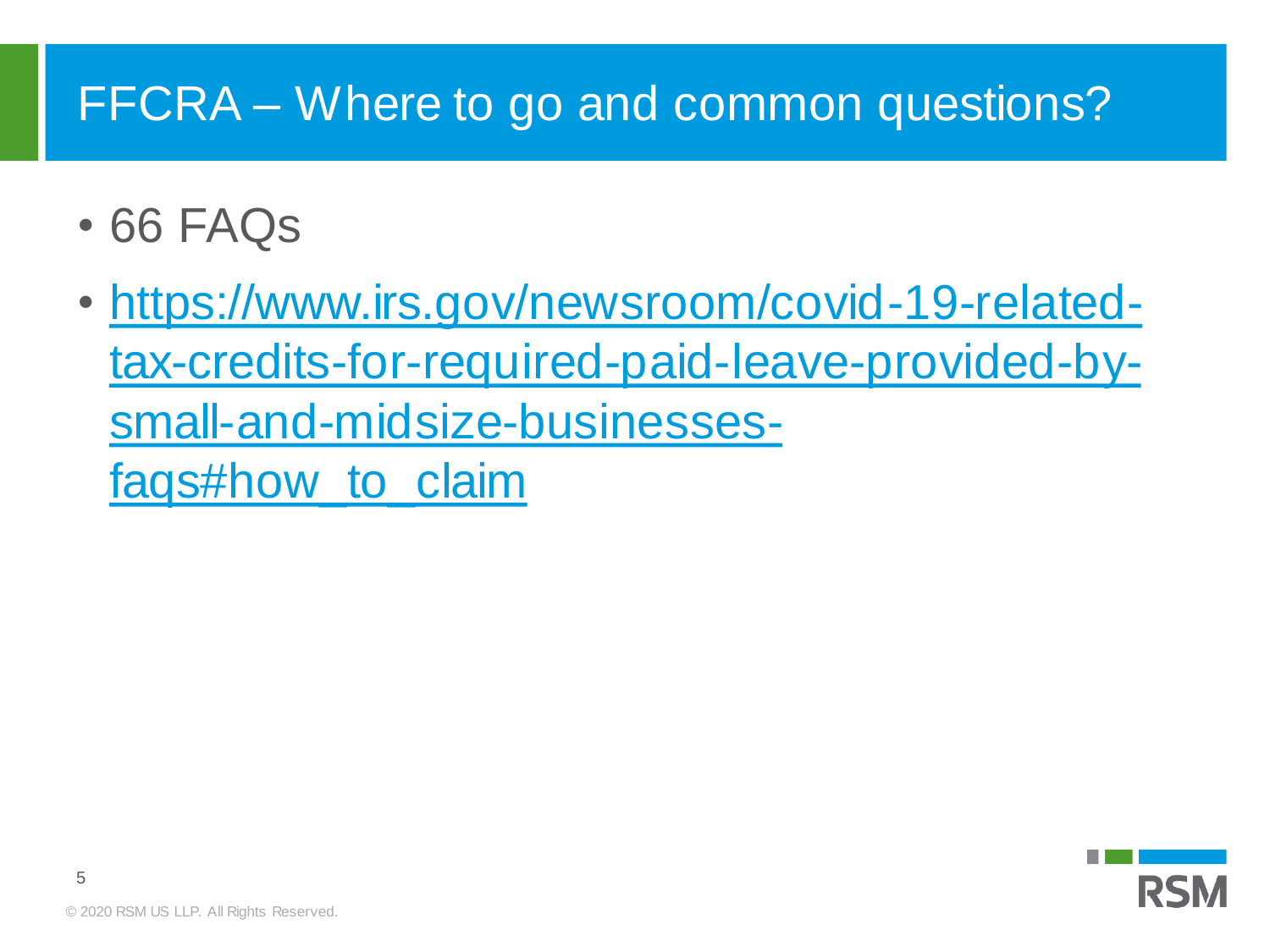### CARES Act

- Key Tax Provisions
	- − Employee Retention Credit
	- − Delay of payment of employer payroll taxes
		- March 27, 2020 December 31, 2020
		- Payable ½ December 31, 2021 & ½ December 31, 2022
	- − Net Operating Losses (2018-2020)
		- Suspends 80% Limit
		- [5 Year Carryback:](https://rsmus.com/what-we-do/services/tax/federal-tax/tax-mergers-and-acquisitions/cares-act-delivers-five-year-nol-carryback-to-aid-corporations.html) Tax Rate Arbitrage Opportunity
	- − Excess Business Loss
		- Suspends Limitation until 2021
	- − 163(j) Interest Limitations
		- 30% Adjusted Taxable Income Limit increased to 50%
		- Partnerships: Special rules with no changes for 2019.
	- − Qualified Improvement Property:
		- Technical Correction Retroactive to 2018
		- Now 15-Year Property Eligible for Bonus Depreciation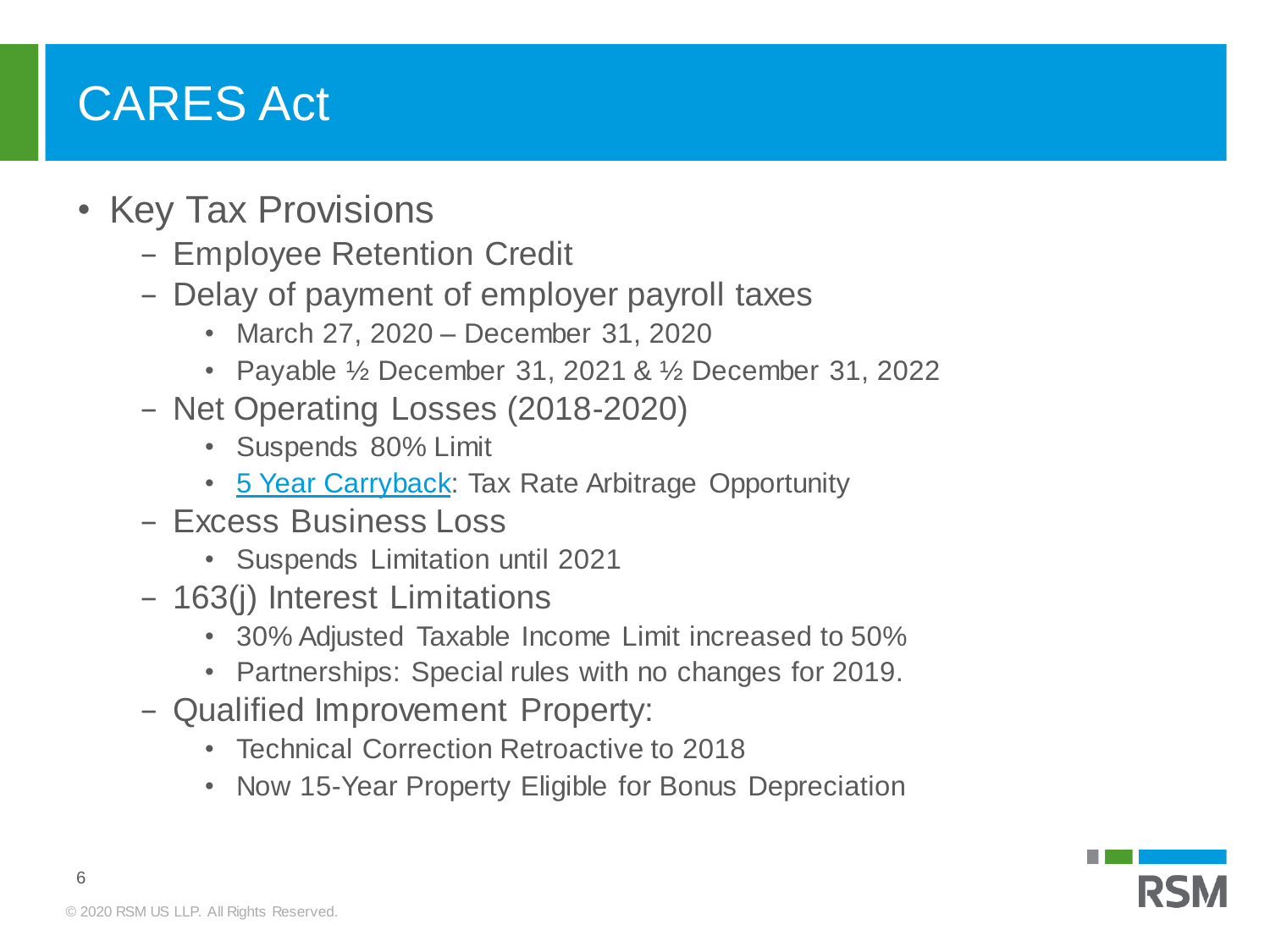### Employee retention credit

- Credit against employment taxes equal to 50% of the qualified wages for each employer for each calendar quarter
	- − Qualified wages cannot exceed \$10,000
	- − Several other employment tax credits (if applicable) reduce payroll taxes before the employee retention credit is applied
- Excess credit (if any) for each quarter is treated as an overpayment and will be refunded
- Credit period is for wages paid after March 12, 2020 and before Jan. 1, 2021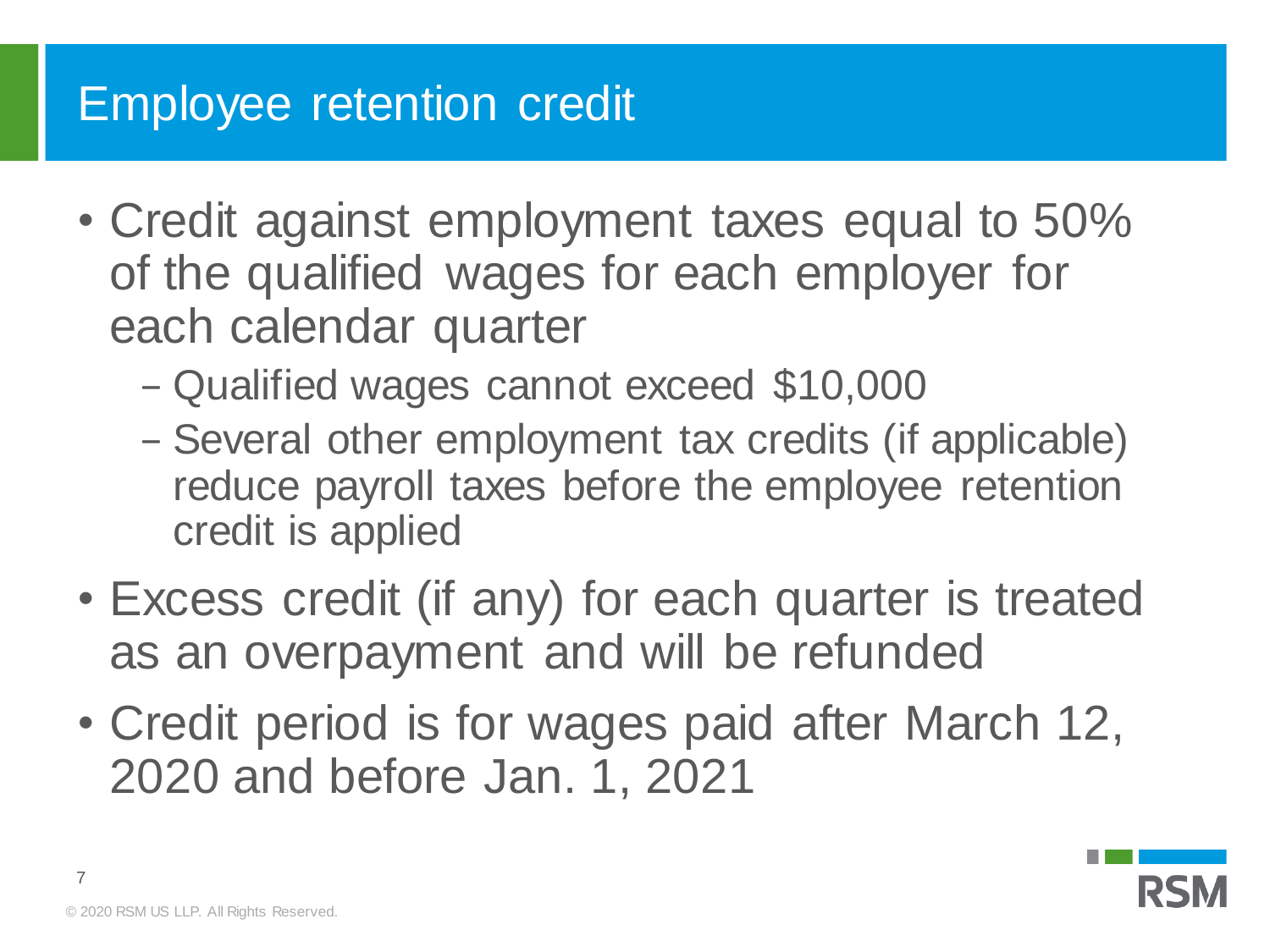### Employee retention credit

- Credit available to any employer carrying on a trade or business in calendar year 2020 that:
	- − was suspended due to orders from an 'appropriate government authority' limiting commerce, travel, or group meetings due to COVID-19; OR
	- − experienced a 50% or greater reduction in gross receipts for a quarter as compared to the same quarter in 2019
- Credit is also available to tax-exempt organizations under section 501(c) and exempt from tax under section 501(a)
- Credit is not available to certain governmental employers
- An employer is not eligible if it is taking a small business interruption loan (regardless of forgiveness)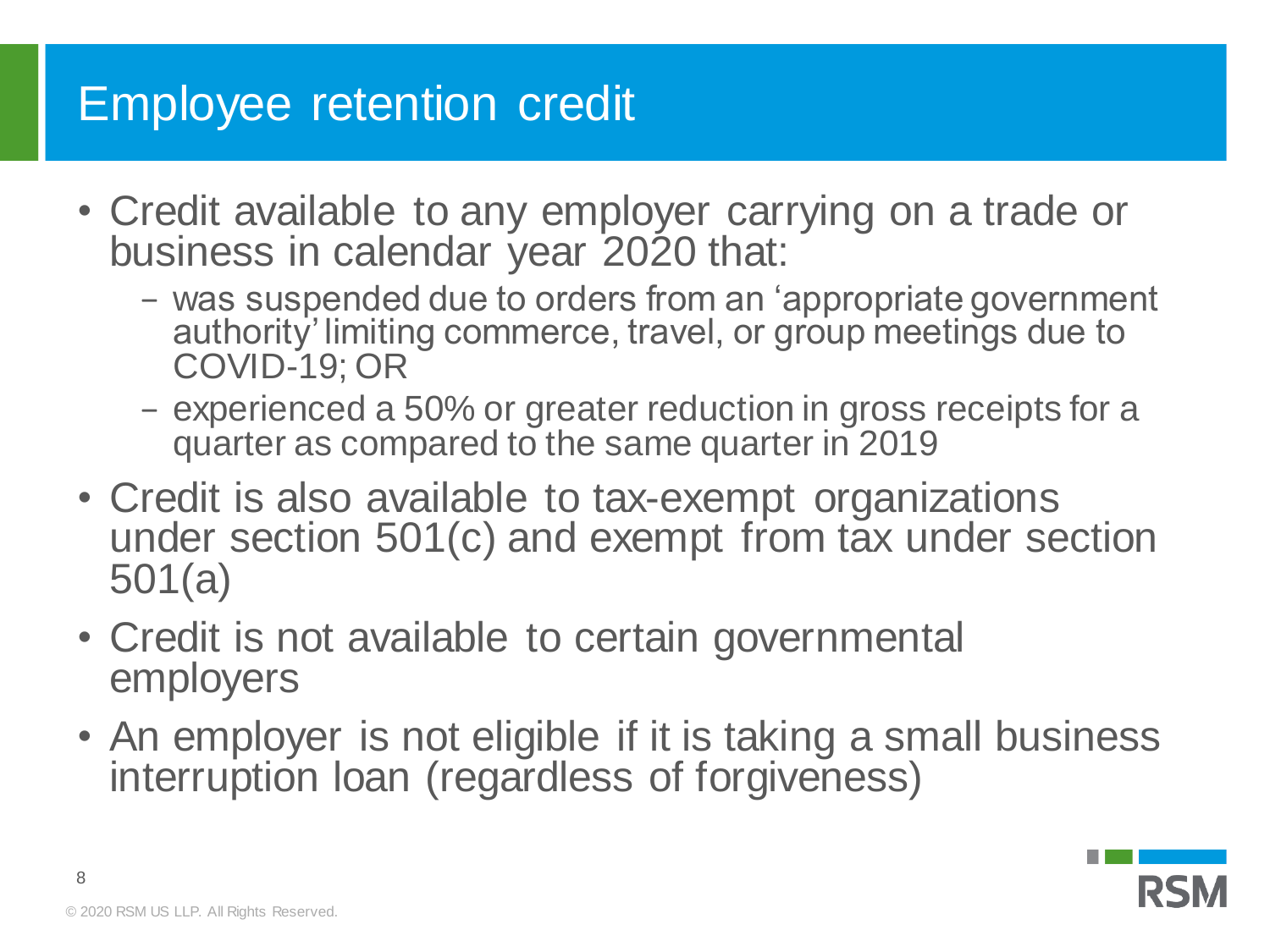#### From the FAQ's: what does partially suspended operations mean?

- **When is the operation of a trade or business [partially suspended for the purposes of the](https://www.irs.gov/newsroom/faqs-employee-retention-credit-under-the-cares-act)  Employee Retention Credit?**
- The operation of a trade or business may be partially suspended if an appropriate governmental authority imposes restrictions upon the business operations by limiting commerce, travel, or group meetings (for commercial, social, religious, or other purposes) due to COVID-19 such that the operation can still continue to operate but **not at its normal capacity.**
- **Documentation**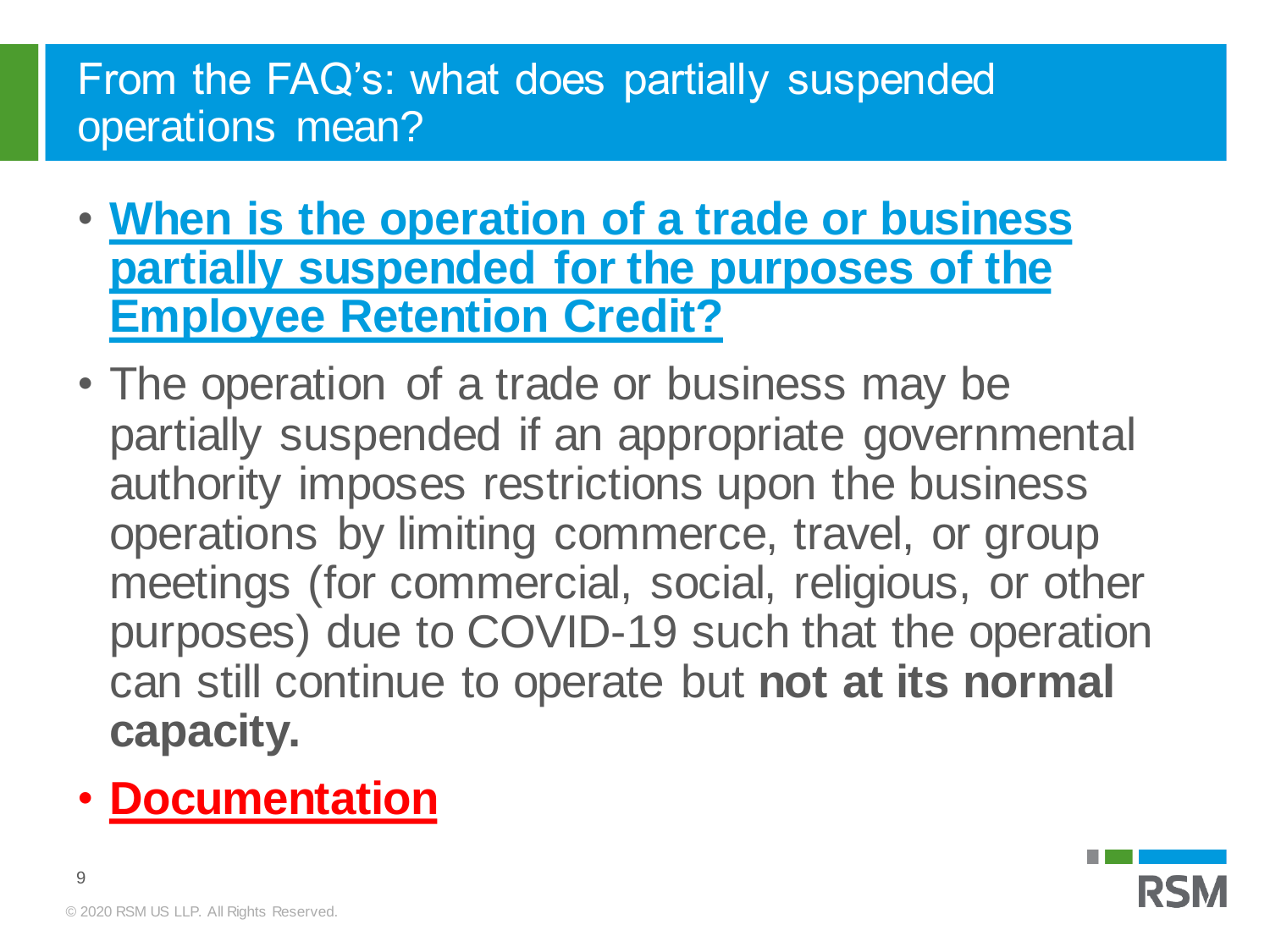### What are qualified wages?

- Employers with more than 100 full time employees in 2019
	- − Wages paid to an employee that IS NOT providing services due to the two qualifying factors ((1)gross receipts reduction or (2)suspension of operations).
- Employers than averaged 100 or fewer full-time employees in 2019.
	- − Wages paid to ANY EMPLOYEE during any period of economic hardship in (1) and (2) above qualify.

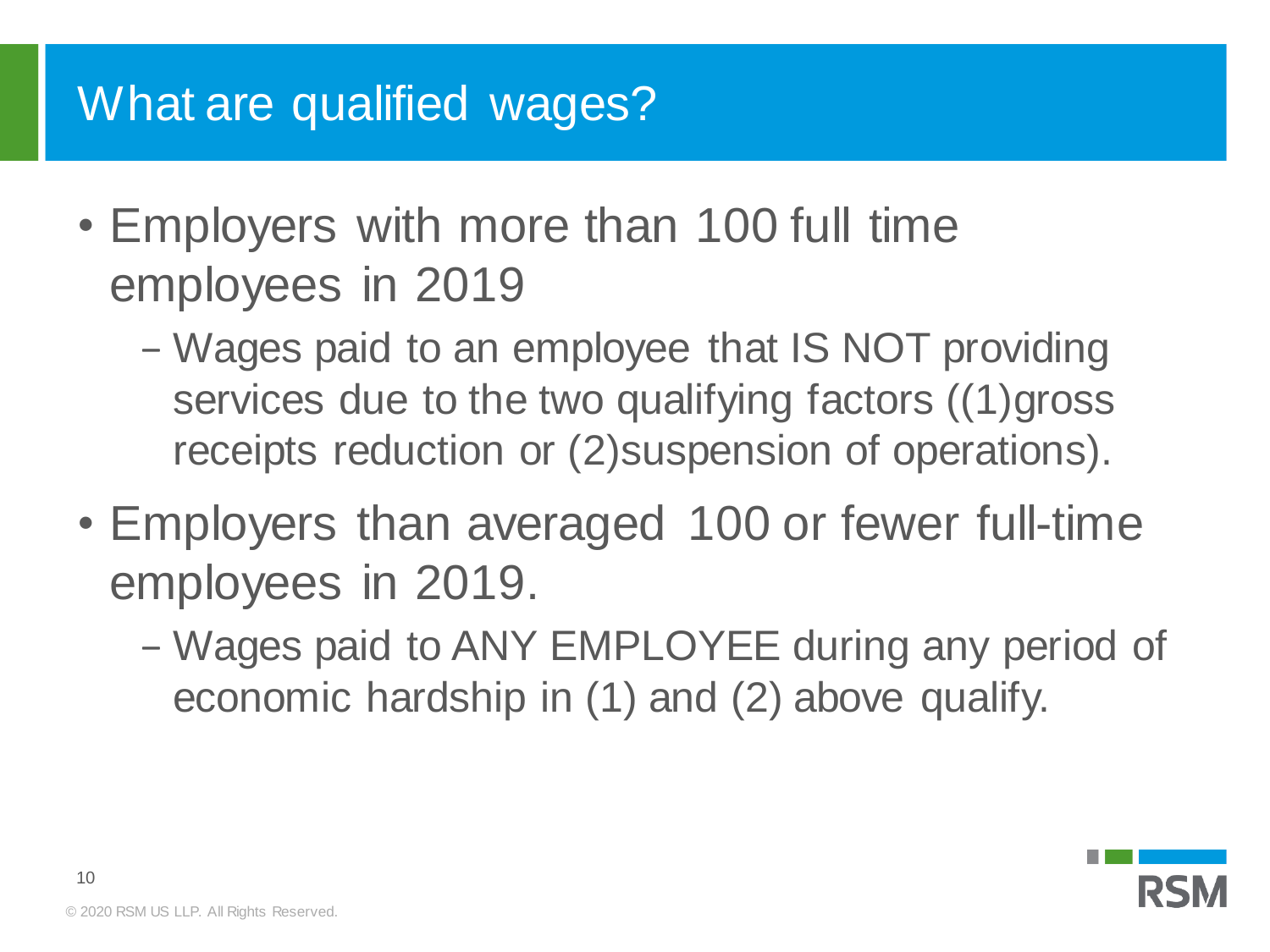### How to claim?

- Eligible employers will report their total qualified wages and the related credit for each quarter on their federal employment tax returns – usually Form 941.
- Per the IRS FAQ's Eligible Employers can fund qualified wages by accessing federal employment taxes, **including withheld taxes**, that are required to be deposited with the IRS or by requesting an advance of the credit from the IRS.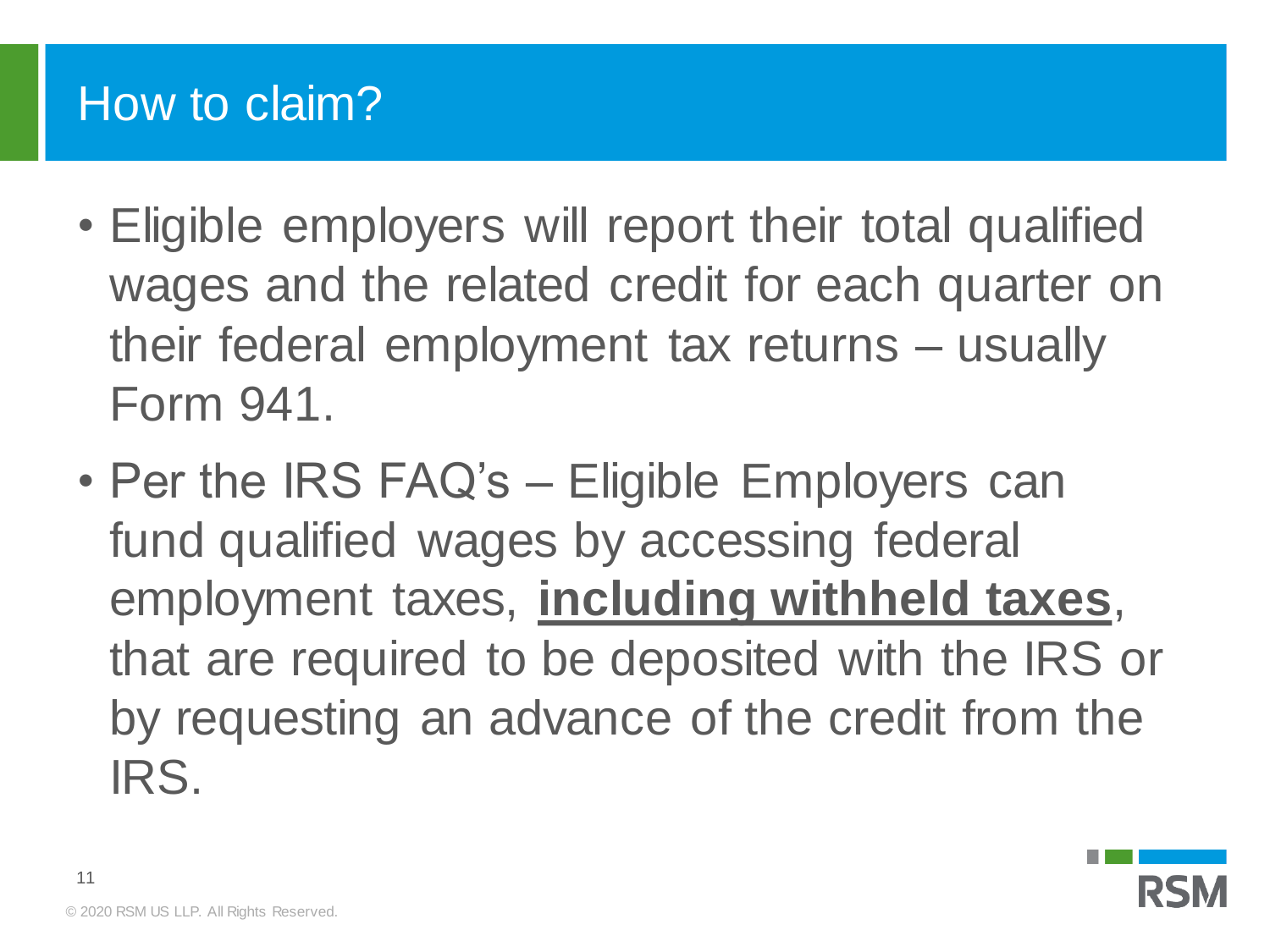### New IRS Form 7200

| υ              |                                                                                                                                            |    |  |
|----------------|--------------------------------------------------------------------------------------------------------------------------------------------|----|--|
| <b>Part II</b> | <b>Enter Your Credits and Advance Requested</b>                                                                                            |    |  |
|                | Total employee retention credit for the quarter. See instructions                                                                          |    |  |
|                | Total qualified sick leave wages eligible for the credit and paid this quarter. See instructions                                           | 2  |  |
| з              | Total qualified family leave wages eligible for the credit and paid this quarter. See instructions                                         |    |  |
| 4              | Add lines 1, 2, and 3 $\ldots$ $\ldots$ $\ldots$ $\ldots$ $\ldots$ $\ldots$ $\ldots$ $\ldots$ $\ldots$ $\ldots$ $\ldots$ $\ldots$ $\ldots$ | -4 |  |
| 5.             | Total amount by which you have already reduced your federal employment tax<br>deposits for these credits for this quarter<br>5             |    |  |
| 6              | Total advanced credits requested on previous filings of this form for this quarter<br>- 6                                                  |    |  |
|                |                                                                                                                                            |    |  |
| 8              | <b>Advance requested.</b> Subtract line 7 from line 4. If zero or less, don't file this form                                               | 8  |  |

- Some eligible employers may not have sufficient federal employment taxes set aside for deposits to the IRS to fund these qualified wages
- The eligible employer must first fully reduce its required deposits of federal employment taxes for wages paid in the same calendar quarter.
- If the anticipated credit amount for the qualified wages exceeds the remaining federal employment tax deposits for the quarter, Form 7200 may be filed to claim an advance refund for the full amount of the anticipated credit.

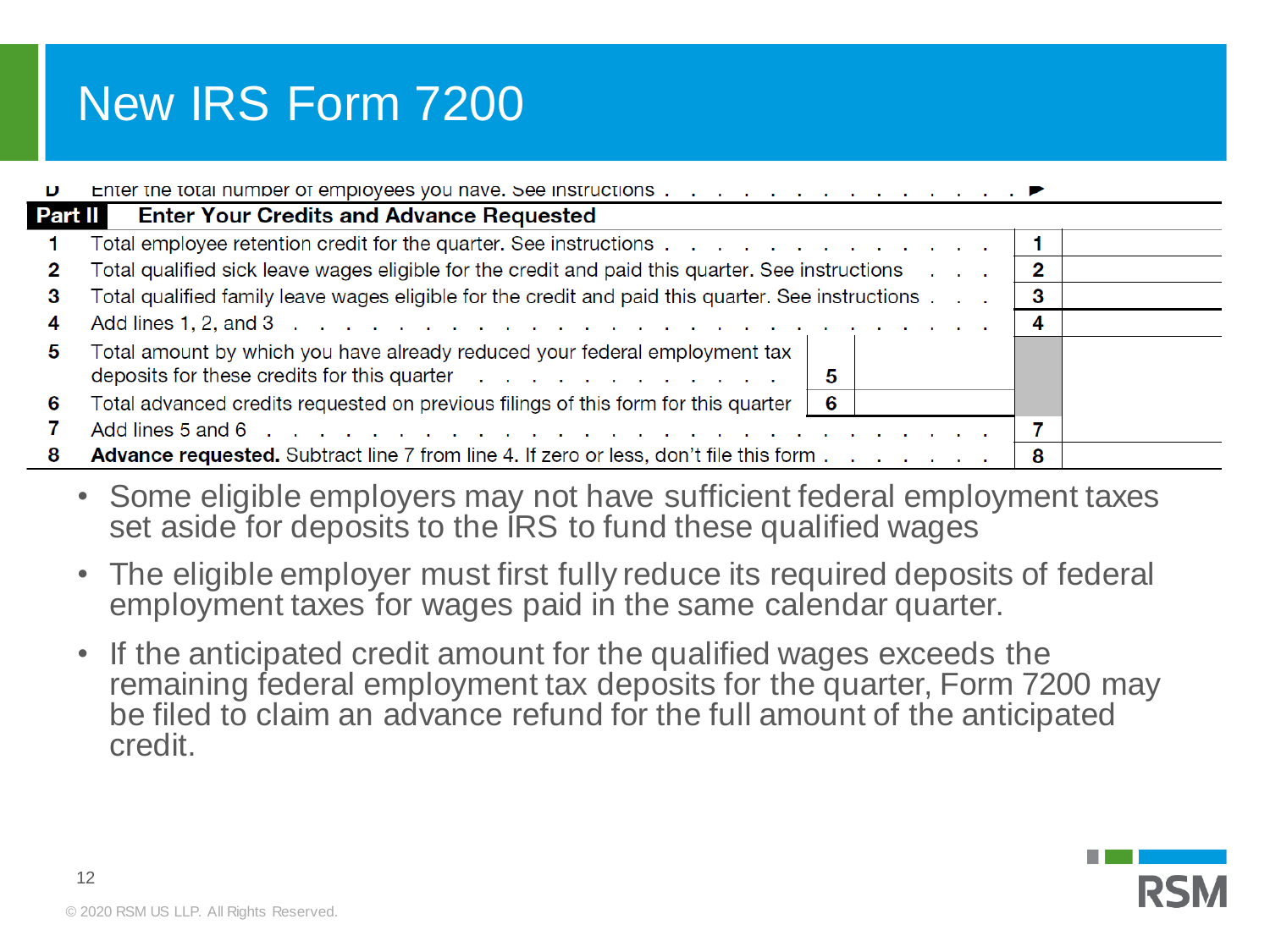### Interplay with other relief

- Payroll Tax Credit (FFCRA) and the Employee Retention Credit (CAREs)
	- − Can both be claimed
	- − But not for the same wages
	- − Wages used for ERC can not include the amount of qualified sick and family leave wages for which the employer received tax credits under FFCRA.
- An eligible employer that receives a PPP loan should not claim ERC.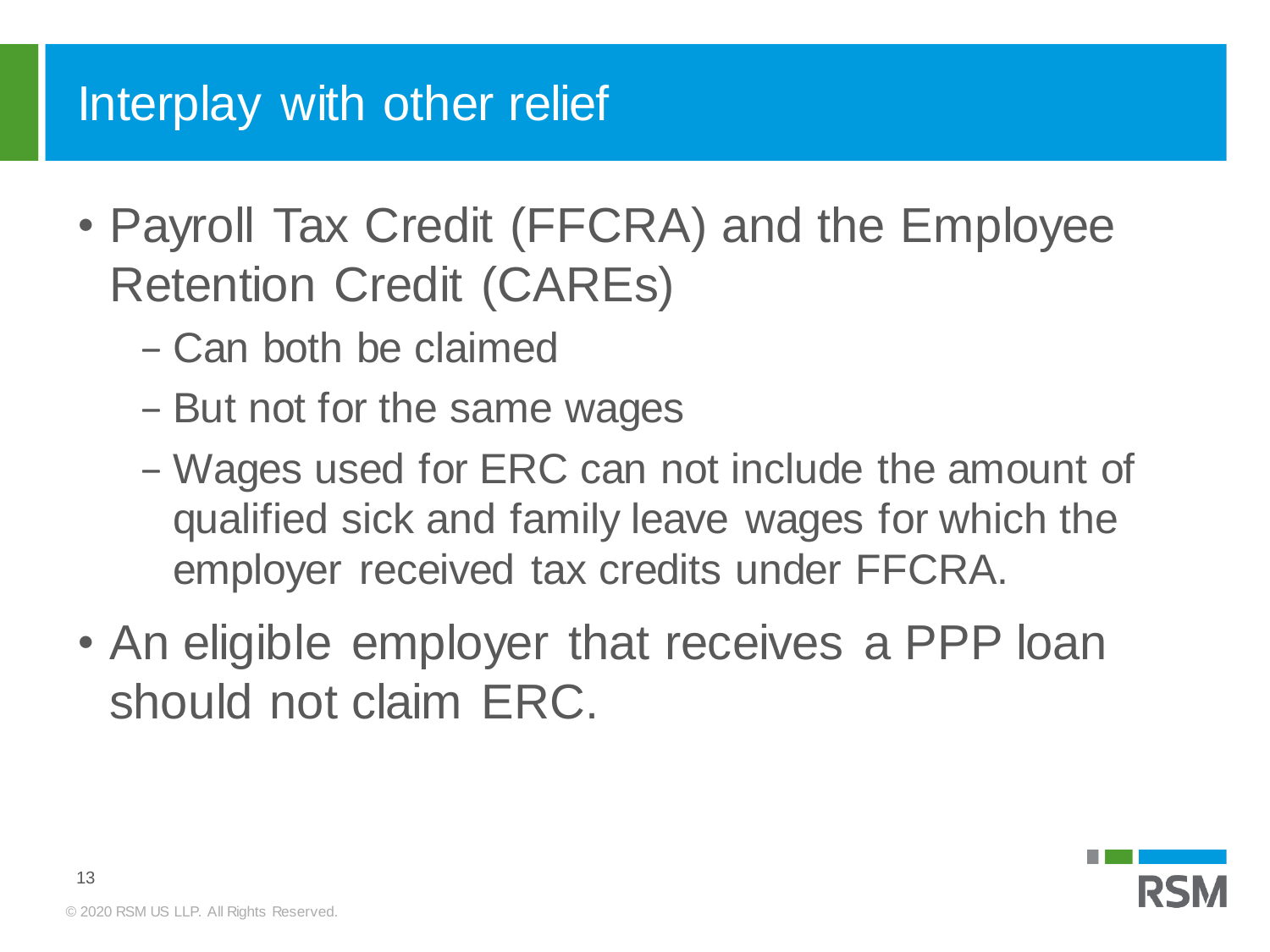### Employer payroll taxes

Delay of payment of employer payroll taxes

- − March 27, 2020 December 31, 2020
- − Payable ½ December 31, 2021 & ½ December 31, 2022
- − Deferral 6.2% of social security tax or half of selfemployment tax.
- − Ineligible if receiving PPP loan forgivenss
- − Apply ERC first

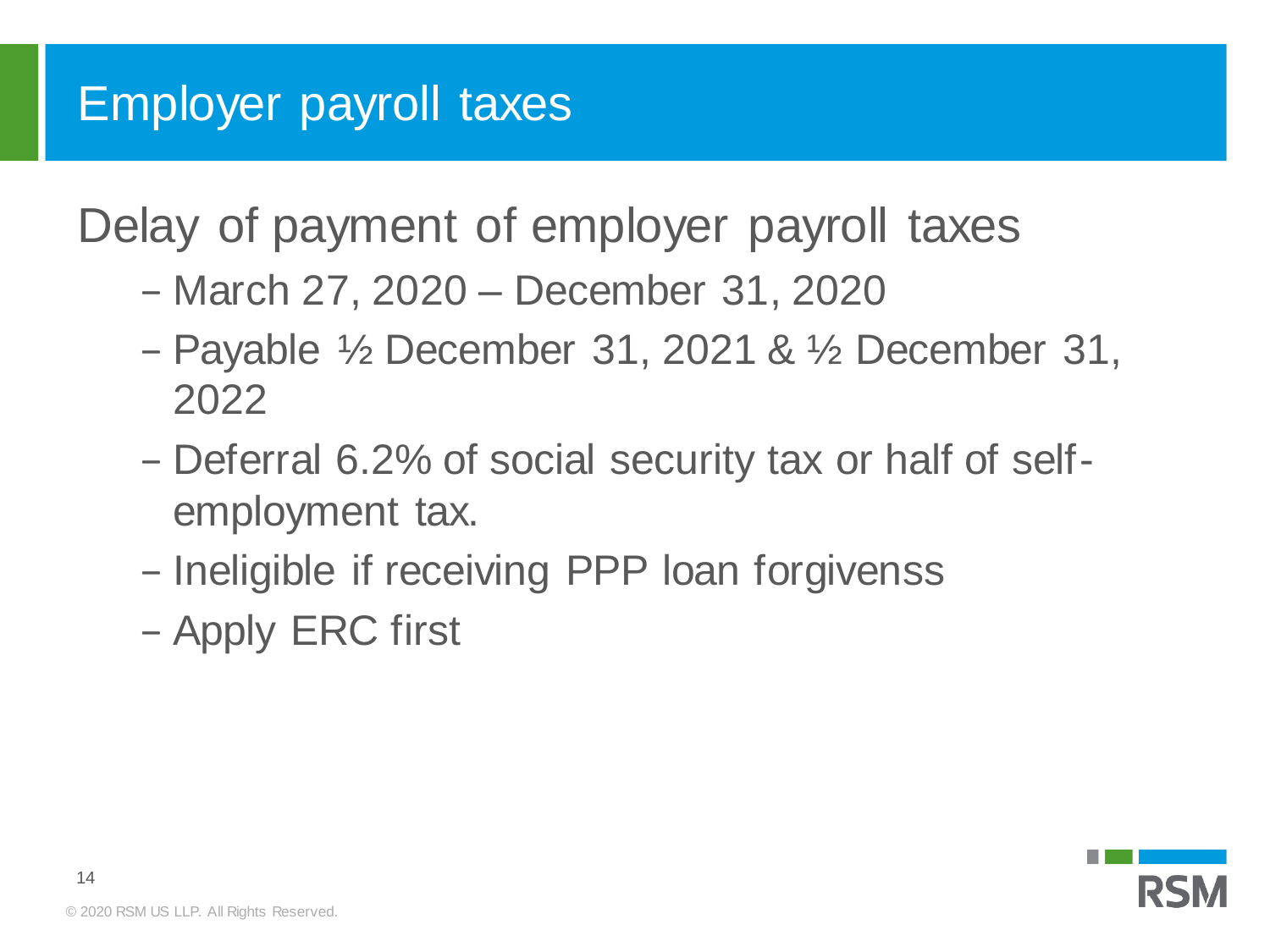### Where to go for information?

- CARES Act Text: https://www.congress.gov/bill/116thcongress/house[bill/748/text?q=%7B%22search%22%3A%5B%22C](https://www.congress.gov/bill/116th-congress/house-bill/748/text?q=%7B%22search%22%3A%5B%22Coronavirus+Aid%2C+Relief%2C+and+Economic+Security+%28CARES%29+Act%22%5D%7D&r=2&s) oronavirus+Aid%2C+Relief%2C+and+Economic+S ecurity+%28CARES%29+Act%22%5D%7D&r=2&s
- IRS FAQs ERC: [https://www.irs.gov/newsroom/faqs-employee](https://www.irs.gov/newsroom/faqs-employee-retention-credit-under-the-cares-act)retention-credit-under-the-cares-act
- IRS FAQs Payroll Tax Credits: https://www.irs.gov/newsroom/covid-19-related-tax[credits-for-required-paid-leave-provided-by-small](https://www.irs.gov/newsroom/covid-19-related-tax-credits-for-required-paid-leave-provided-by-small-and-midsize-businesses-faqs)and-midsize-businesses-faqs#how\_to\_claim